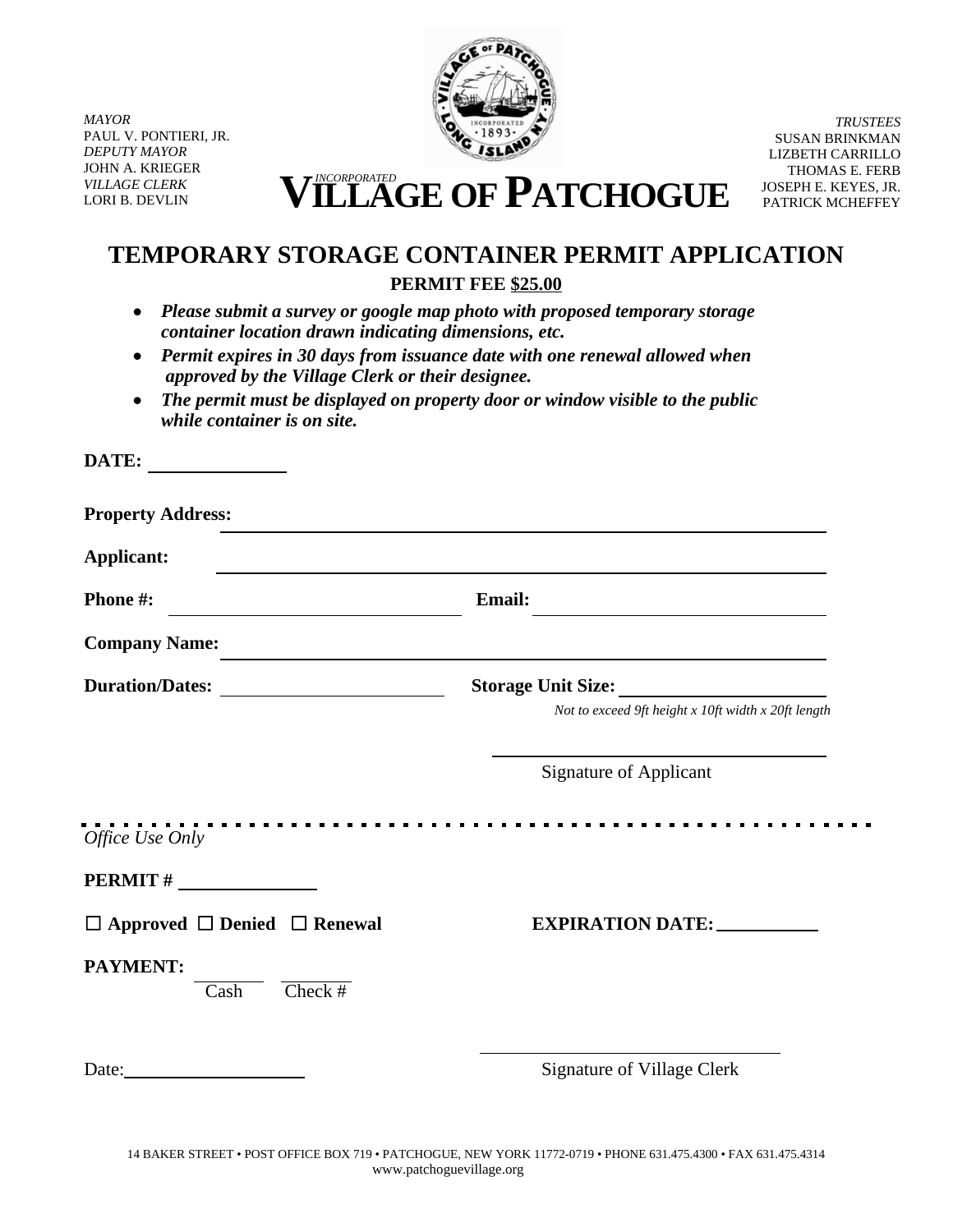Village of Patchogue, NY  $\frac{1}{2}$ av January 26, 2022 Wednesday, January 26, 2022

 $\sigma$ <sub>1</sub>  $\sigma$ <sub>220</sub>  $\sigma$ <sub>1</sub> *VILLAGE Chapter 238. Housing Standards*<br> *Article VIII. Property Maintenance* 

Article VIII. Property Maintenance

§ 238-43. Requirements.

All residential premises throughout the Village, whether or not covered by other provisions of this chapter, shall be maintained in conformity with the provisions of this section so as to assure the desirable residential character of the property and all residential neighborhoods.

#### O. Temporary Containers.

(1) As used in this article, the following terms shall have the meanings indicated:

#### CONSTRUCTION CONTAINER

Any container for the collection of construction equipment or other construction material, supplies or items, not to include debris containers under Chapter 365.

## TEMPORARY STORAGE CONTAINER

A portable shed or storage container, storage unit, shed-like container or other portable structure that can be or may be used for storage of personal property of any kind and which is located for such purposes outside an enclosed building, other than an accessory structure and specifically including those storage facilities generally referred to as a portable on demand storage unit (PODS).

(2) Temporary Storage Container Permits.

(a) No person shall place or utilize a Temporary Storage Container in the Village without first obtaining a container permit from the Village Clerk. Application for the permit shall be made on forms approved by the Village Clerk. The permit fee shall be set by resolution of the Board of Trustees.

(b) The term of the container permit shall be 30 days with one 30-day extension permitted.

(3) Construction Container Permits.

(a) No person shall place or utilize a Construction Container in the Village without first obtaining a container permit from the Village Clerk. Application for the permit shall be made on forms approved by the Village Clerk. The permit fee shall be set by resolution of the Board of Trustees.

(b) The term of the container permit shall be the lesser of two weeks or the term of the associated building permit. Extensions of the term are permitted upon applicant's showing of good cause.

### (4) Container Regulations.

(a) Only one Temporary Storage Container shall be located on any one property at any given time.

(b) Temporary Storage Containers shall be limited to a maximum size of 9 feet in height, 10 feet in width and 20 feet in length.

(c) Containers shall not be located in any portion of the front yard, other than on a driveway or other paved surface or entirely behind the front facade line of the primary structure. When placed on a driveway, Containers must be placed at the farthest practicably accessible point from the street.

(d) Temporary Storage Containers and Construction Containers are prohibited from being placed in or on public or private streets or rights-of-ways.